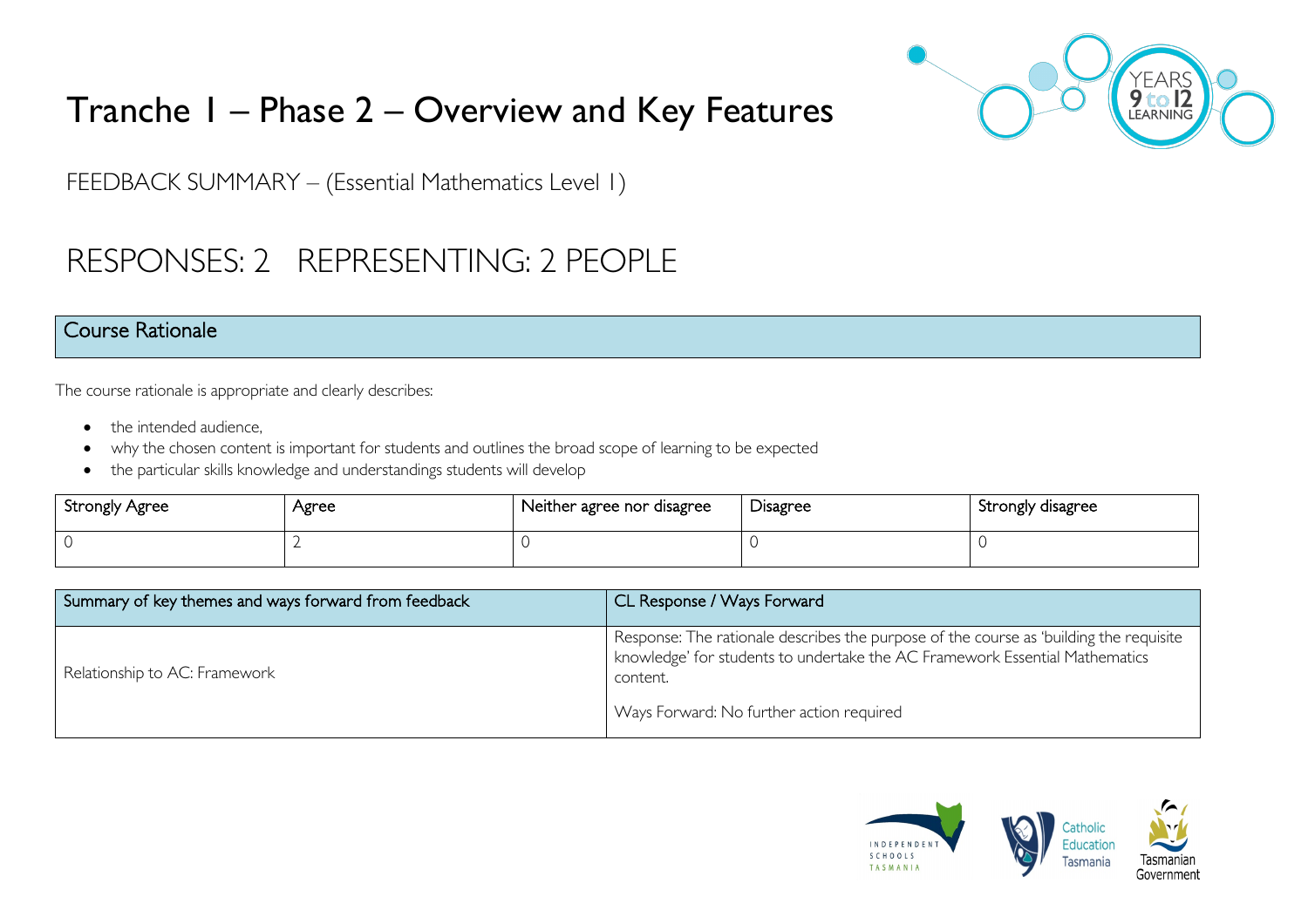### Pathways In

The pathways in are appropriate and clearly describes all relevant pathways.

| <b>Strongly Agree</b> | Agree | Neither agree nor disagree | <b>Disagree</b> | Strongly disagree |
|-----------------------|-------|----------------------------|-----------------|-------------------|
|                       |       |                            |                 |                   |

| Summary of key themes and ways forward from feedback | CL Response / Ways Forward                                                                                                                                                 |
|------------------------------------------------------|----------------------------------------------------------------------------------------------------------------------------------------------------------------------------|
| Pathways into the course                             | Ways Forward:                                                                                                                                                              |
|                                                      | The initial draft of this and other Tranche   Mathematics courses will articulate the<br>preferred pathways for students according to End of Year 8, 9, 10 and 11 results. |
|                                                      | Considerations regarding QA, staffing implications and PL will be reviewed throughout  <br>the ongoing development and implementation of the 9-12 Project.                 |

## Learning Outcomes

- Learning outcomes describe observable and measurable behaviours so that valid judgements can be made about whether students have achieved the learning outcomes and at what level.
- Clear learning outcomes are important because they communicate to students what they are expected to do as a result of successfully completing a course or module.

In consideration of the learning outcomes identified in this paper do they clearly describe what students will be able to do on successful completion of a course (or module of work)?

| Yes | No |
|-----|----|
|     |    |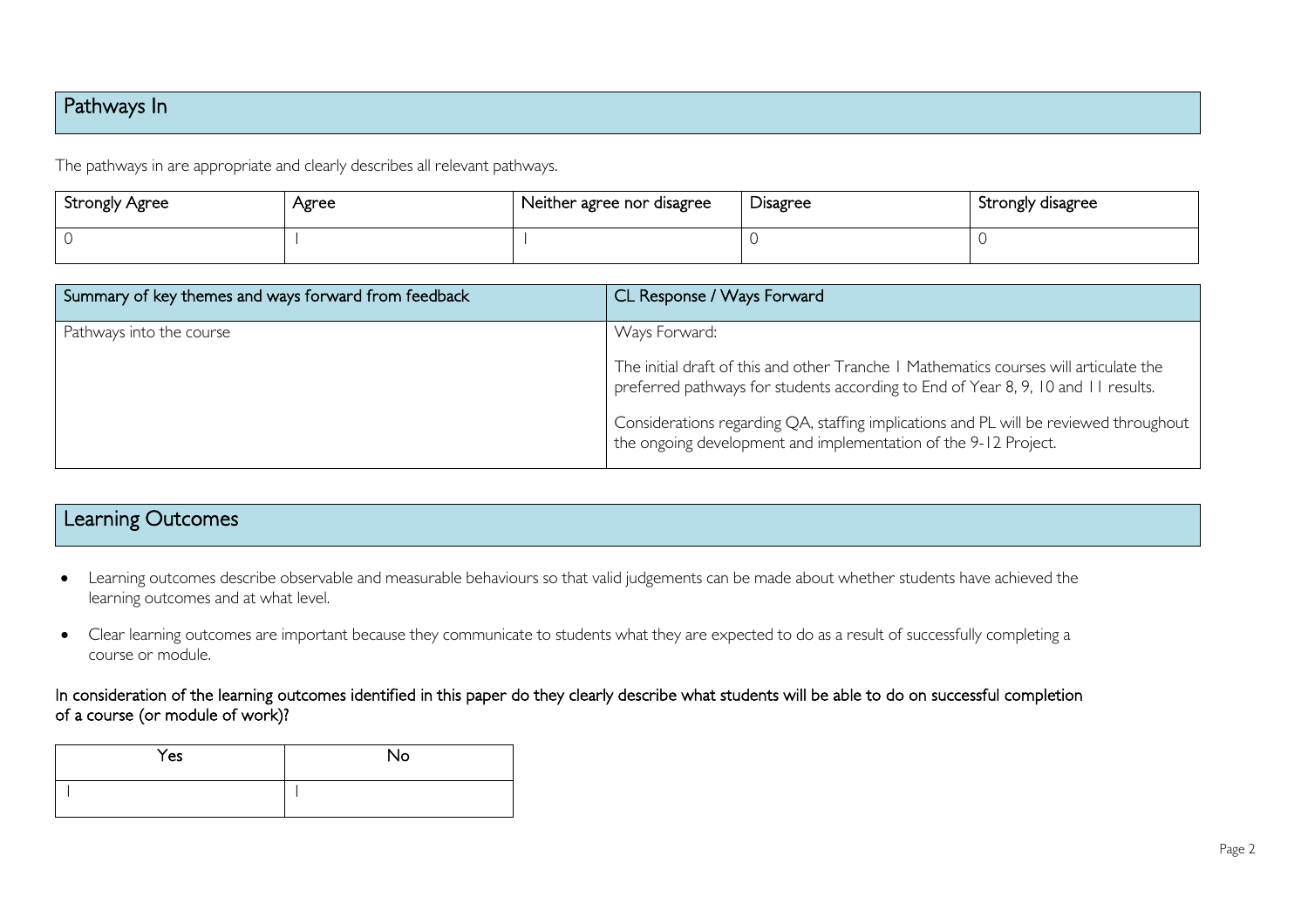| Summary of key themes and ways forward from feedback                                         | CL Response / Ways Forward                                                                                                                                                                                                                                                                                                                                                                                                                                                                                                                                                                                                    |
|----------------------------------------------------------------------------------------------|-------------------------------------------------------------------------------------------------------------------------------------------------------------------------------------------------------------------------------------------------------------------------------------------------------------------------------------------------------------------------------------------------------------------------------------------------------------------------------------------------------------------------------------------------------------------------------------------------------------------------------|
| Modular structure and its relationship to assessment of learning outcomes for<br>the course. | Response:<br>Learning Outcomes will be written to provide greater specificity at Level and across<br>courses during the initial course draft. They currently remain non-course<br>contextualised whilst policy decisions are being made regarding the number of criteria<br>and the modular structure of courses in general.<br>Ways Forward:<br>Learning Outcomes will be refined in line with the content of the course, the number<br>of assessable criteria per module and the structure of modules. This will be shared<br>with the Mathematics LAG before being released publicly in the next phase of<br>consultation. |

## Course Structure

- All course structures for Tranche 1 courses are aligned to the Integrated Policy Model.
- All courses will be 150 hours in length, and divided equally into three weighted modules of 50 hours each.

### Do you agree with the proposed organisation of modules identified in this paper?

| Yes | No |
|-----|----|
|     |    |

| Summary of key themes and ways forward from feedback                            | CL Response / Ways Forward                                                                                                                                                                                                                                                                                                                                                |
|---------------------------------------------------------------------------------|---------------------------------------------------------------------------------------------------------------------------------------------------------------------------------------------------------------------------------------------------------------------------------------------------------------------------------------------------------------------------|
| Decisions need to be made regarding how the four AC Units fit into 3<br>modules | Response:<br>Details of the course structure including content, learning experiences, work<br>requirements and assessment will be clarified/determined through the development<br>process, which will include consideration of feedback from the consultation processes,<br>as well as drafting and collaboration with sponsors, CF's and the wider teacher<br>community. |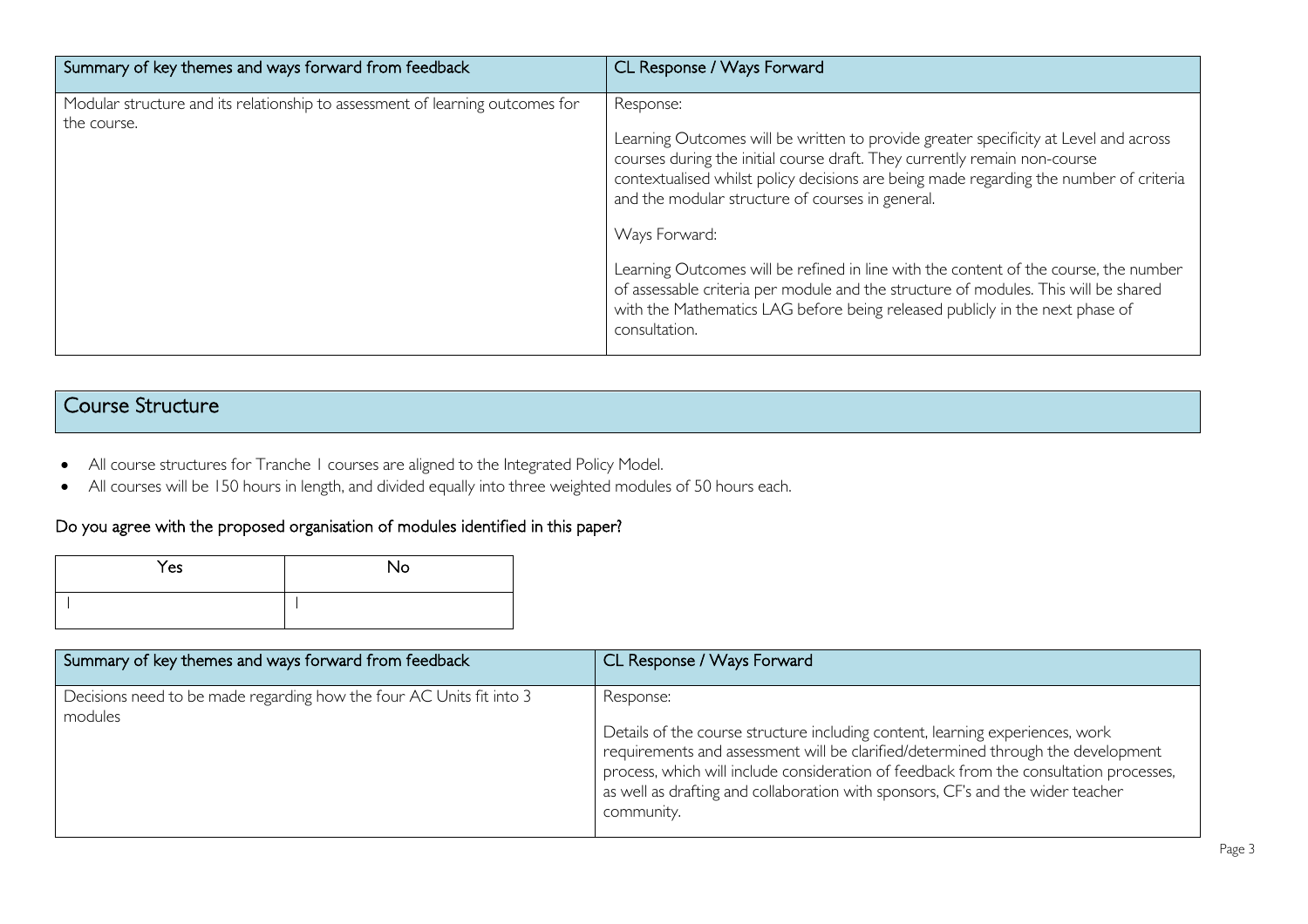| Ways Forward:                                                                                   |
|-------------------------------------------------------------------------------------------------|
| Engage with Critical Friends to determine best distribution of content across the 3<br>modules. |

## Delivery Sequence

#### Do you agree with the course delivery sequence proposed in this paper?

| Yes | No. |
|-----|-----|
|     |     |

| Summary of key themes and ways forward from feedback | CL Response / Ways Forward                                                                                                                                                                                                                                                                                                                                                   |
|------------------------------------------------------|------------------------------------------------------------------------------------------------------------------------------------------------------------------------------------------------------------------------------------------------------------------------------------------------------------------------------------------------------------------------------|
| Concise summary of key themes                        | Response/Ways Forward:<br>Details of the delivery sequence of content, learning experiences, work requirements<br>and assessment will be clarified/determined through the development process, which<br>will include consideration of feedback from the consultation processes, as well as<br>drafting and collaboration with sponsors, CFs and the wider teacher community. |

#### Module Content

Please note that the descriptions of module content may vary from course to course for example:

- some will identify specific themes, concepts and topics to organise course content.
- some *may* enable teacher/learner choice of themes, concepts and topics.

#### Do you agree with the module content proposed in this this paper?

| Yes | No |
|-----|----|
|     | ◡  |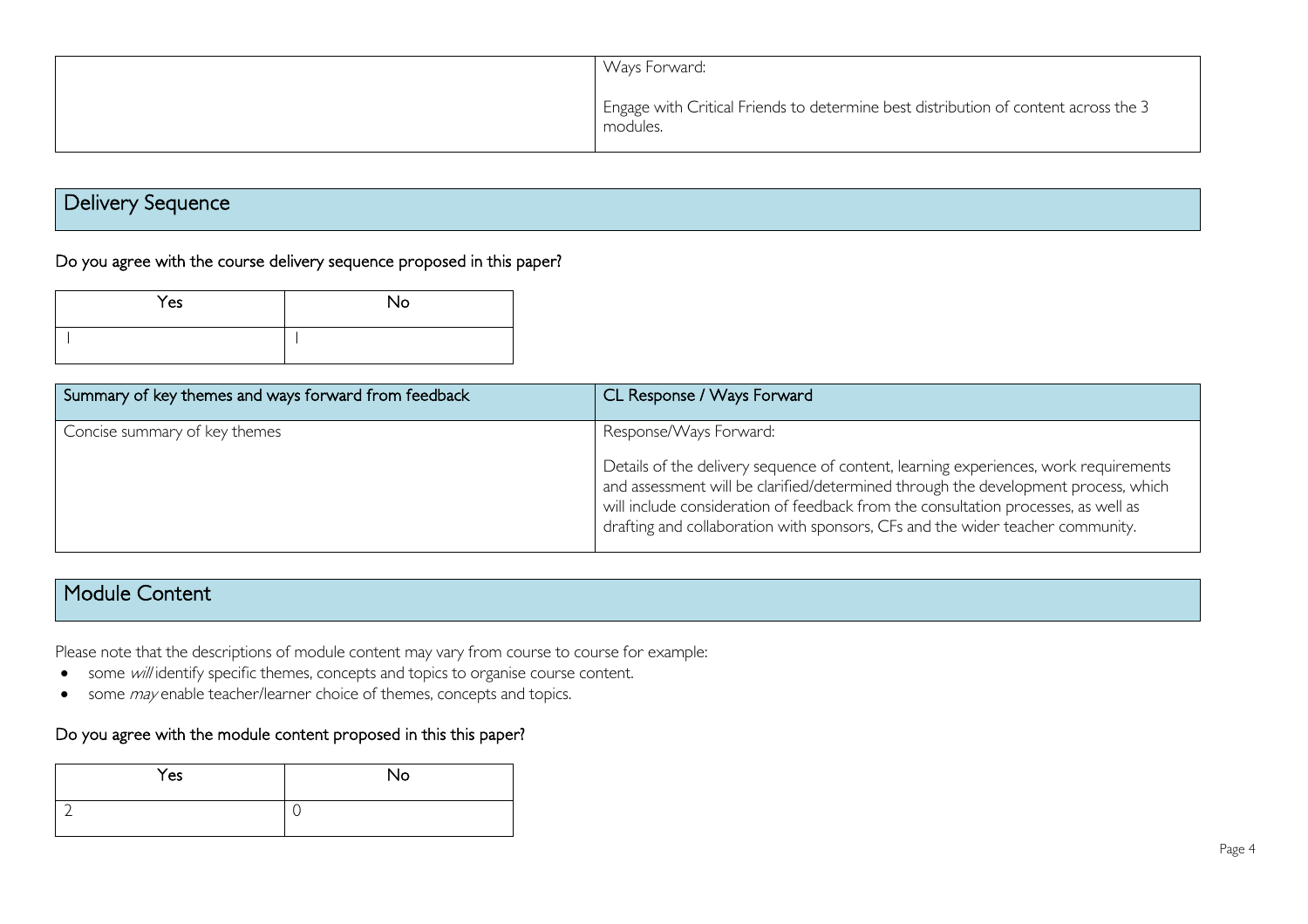| Summary of key themes and ways forward from feedback | CL Response / Ways Forward                                                                                                                                                         |
|------------------------------------------------------|------------------------------------------------------------------------------------------------------------------------------------------------------------------------------------|
| Agreement about the key course components.           | Response:                                                                                                                                                                          |
| Good alignment with the Australian Curriculum.       | This course is significant as it offers a course between Preliminary Mathematics and<br>Essential Mathematics 2-3. As such it is intended to assist learners to develop functional |
| Concern over the 3 module framework.                 | numeracy to the adult minimum standard and to develop the requisite knowledge to<br>engage with the Australian Curriculum: Essential Mathematics framework.                        |
|                                                      | Ways Forward:                                                                                                                                                                      |
|                                                      | Proceed as planned with the identified module content.                                                                                                                             |

## Relationship to Possible Future Provision

Tranche 1 courses are placed in a specific curriculum focus area, which shapes the nature of the learning and the course design. There are 5 focus areas:

- Discipline based
- Personal Futures
- Professional Studies
- Transdisciplinary
- Work-based learning

#### Do you agree with the suggested Focus Area for this course?

| Yes | <b>No</b> |
|-----|-----------|
|     |           |

| Summary of key themes and ways forward from feedback                           | CL Response / Ways Forward                                                                                                                                                                                                                                                           |
|--------------------------------------------------------------------------------|--------------------------------------------------------------------------------------------------------------------------------------------------------------------------------------------------------------------------------------------------------------------------------------|
| Variety of considerations on the position of the mathematics suite of courses. | Response:                                                                                                                                                                                                                                                                            |
|                                                                                | Due to its positioning in the mathematics suite of courses, this course is designed to<br><sup>1</sup> enable learners to engage in mathematical discourse, to reflect critically on their own<br>learning and mathematical experiences and to develop requisite knowledge to enable |